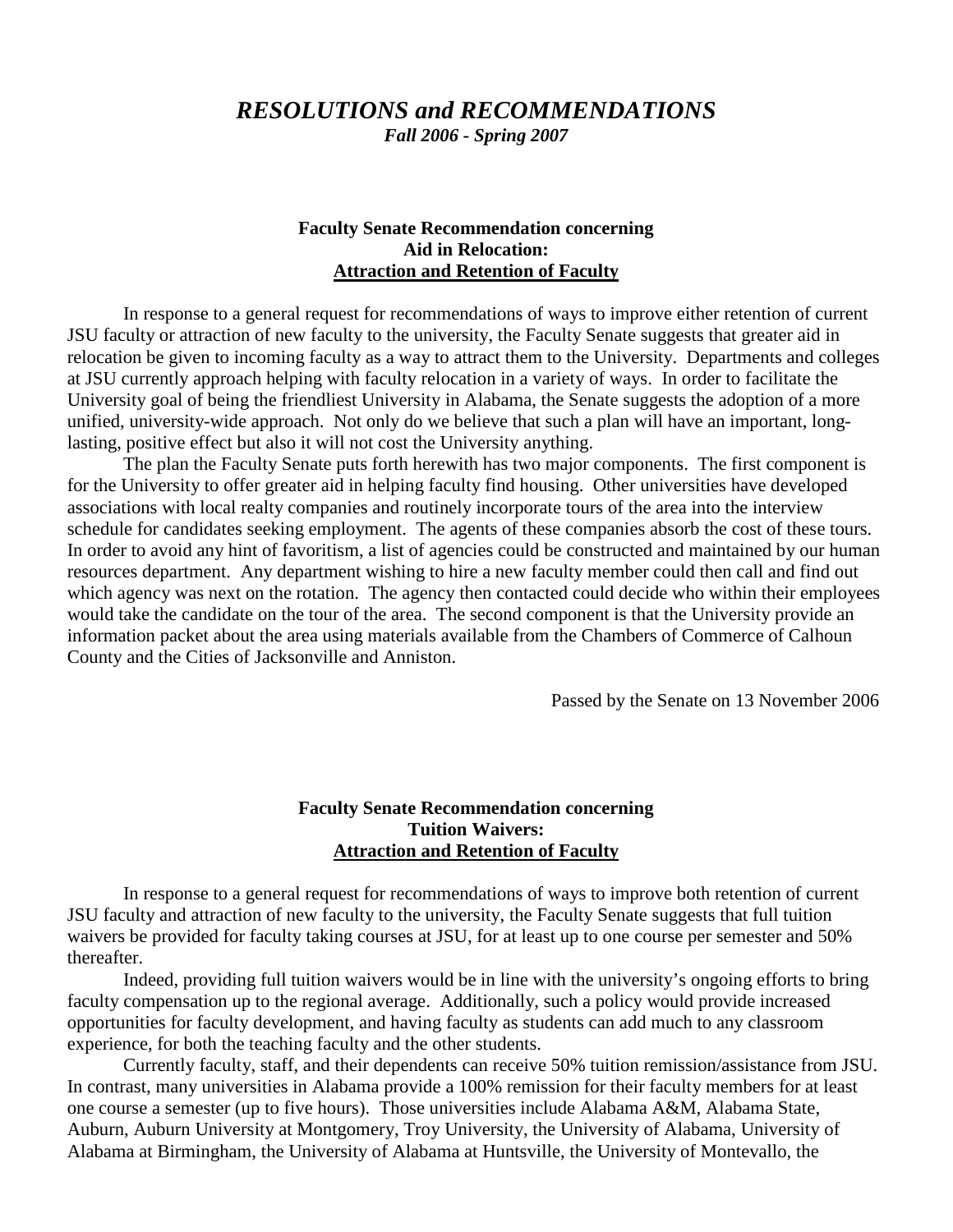University of North Alabama, the University of South Alabama, and the University of West Alabama (which provides a full waiver only after six years of full-time service). (Please refer to the attached document for further details.)

Additionally, the Senate further suggests that the university provide full tuition remission for at least one course per semester for staff and dependents and 50% thereafter.

We recognize that many issues--including, but not limited to, minimum GPA, definition of dependents, the exact number of hours per semester to be paid at 100%, and procedures for admission of faculty members to classes when there is limited space--would need to be worked out. Even so, such a policy's long-lasting positive effects can only impact the university positively.

Passed by the Senate on 22 January 2007

## **Faculty Senate Recommendation concerning Attraction and Retention of Faculty**: **Promotion to Distinguished Professor**

In response to a general request for recommendations of ways to improve both retention of current JSU faculty and attraction of new faculty to the university, the Faculty Senate recommends that the University put in place another faculty rank, that of **Distinguished Professor**.

The Senate recommends the addition of this rank for two primary purposes. First, having a rank beyond Professor will motivate faculty members to continue with their work for the university, both in the classroom and on committees, and outside of the university with their scholarship. Second, the rank and its concomitant raise constitute a concrete way for JSU to show how valuable its faculty are, especially those who have served for decades. Since Merit Pay is available only rarely, instituting the rank of Distinguished Professor would indicate JSU's commitment to fostering and rewarding ongoing academic excellence.

Promotion to this rank would not be automatic or pro forma. Those applying for this permanent rank would be required to have maintained excellence in teaching, scholarship, and service (the specific requirements for each area to be determined) and to have served a minimum of years (10 or 15 would be appropriate) at the rank of Professor.

The application process would be in line with the application processes for Associate Professor and Professor. Those who apply for and achieve the rank should receive a raise suitable to a rise in rank and large enough to warrant the effort of application.

Someone achieving the rank of Distinguished Professor would then upon retirement be eligible for recognition by the Senate for Distinguished Professor Emeritus/Emerita.

Approved by Senate 4-9-2007

## **Faculty Senate Resolution on Campus Safety Protocol**

WHEREAS recent events at Virginia Tech reminded the Jacksonville State University community of the dangers possible on the modern university campus; and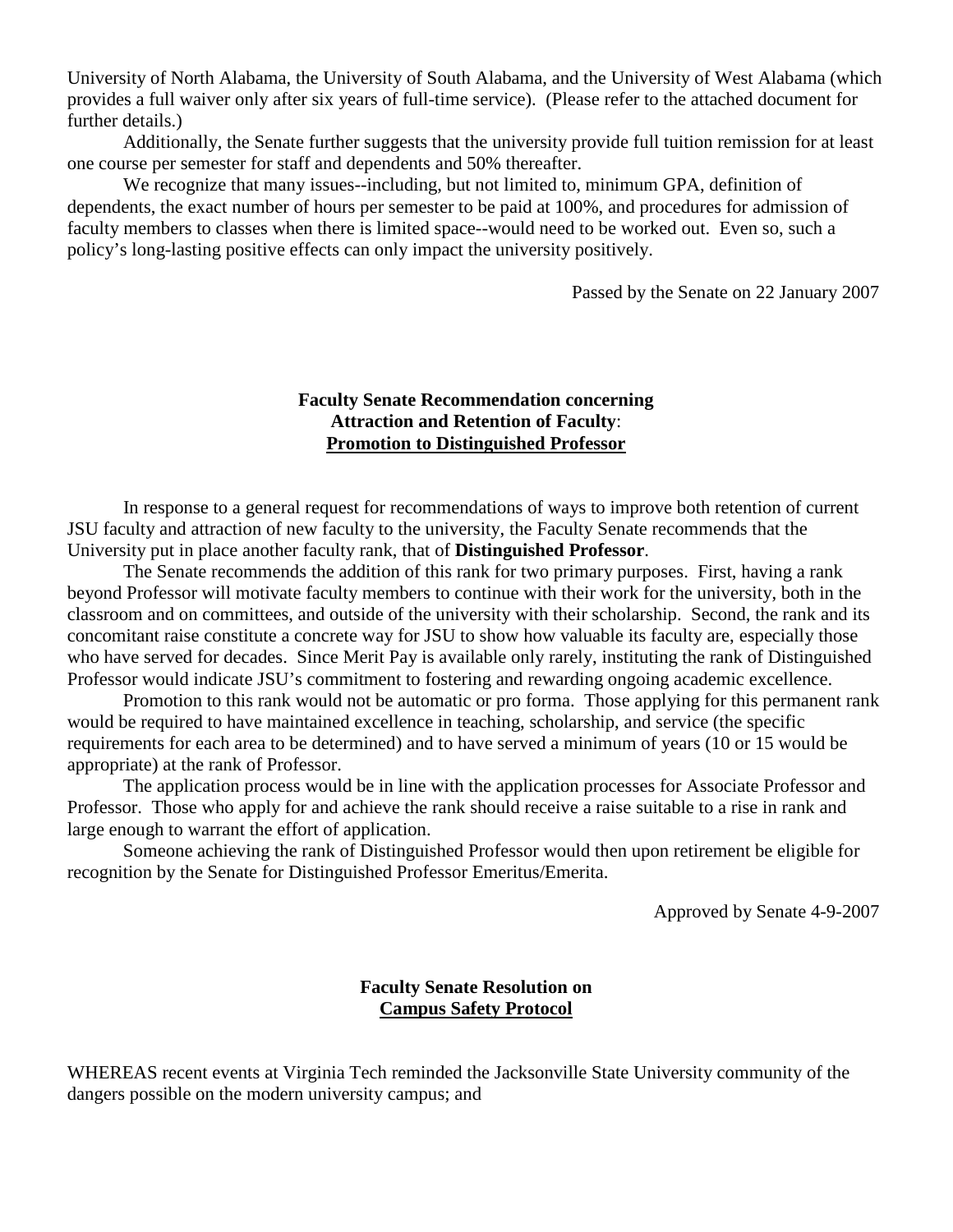WHEREAS the JSU Student Handbook clearly prohibits many forms of violent and dangerous behavior and proscribes the processes of the JSU JUDICIAL system for infractions, with punishments including expulsion when deemed appropriate; and

WHEREAS the JSU JUDICIAL system establishes a lengthy process, including a disciplinary hearing; and

WHEREAS such a lengthy process might not be an appropriate or adequate response to an IMMEDIATE THREAT OF VIOLENCE; and

WHEREAS neither the JSU Faculty Handbook nor the JSU Student Handbook provides ANY PROVISIONS for how faculty are to deal with students whom they deem to be IMMEDIATE THREATS to their own or others' safety;

# THEREFORE, BE IT RESOLVED

That JSU establish a protocol for members of the campus to follow when they have good reason to suspect that a student might be an IMMEDIATE THREAT.

That this protocol include specific offices, if not specific individuals, who should be informed of the potentially dangerous student.

That such offices or individuals keep records of such information.

That such offices or individuals IN A TIMELY MANNER take specific steps to follow up on such information.

That such offices or individuals communicate the outcome of their efforts to the person who informed them of the potentially dangerous student.

That this protocol, once decided upon, be written and be disseminated throughout the university community.

Approved by Senate 5-14-2007

# **Faculty Senate Resolution on Training for Faculty and Staff: Recognizing and Dealing with Potentially Dangerous Students**

WHEREAS recent events at Virginia Tech reminded the Jacksonville State University community of the dangers possible on the modern university campus; and

WHEREAS the university provides informative seminars on issues like sexual harassment and cultural diversity; and

WHEREAS few faculty and staff are trained to understand and diffuse potentially dangerous student behavior;